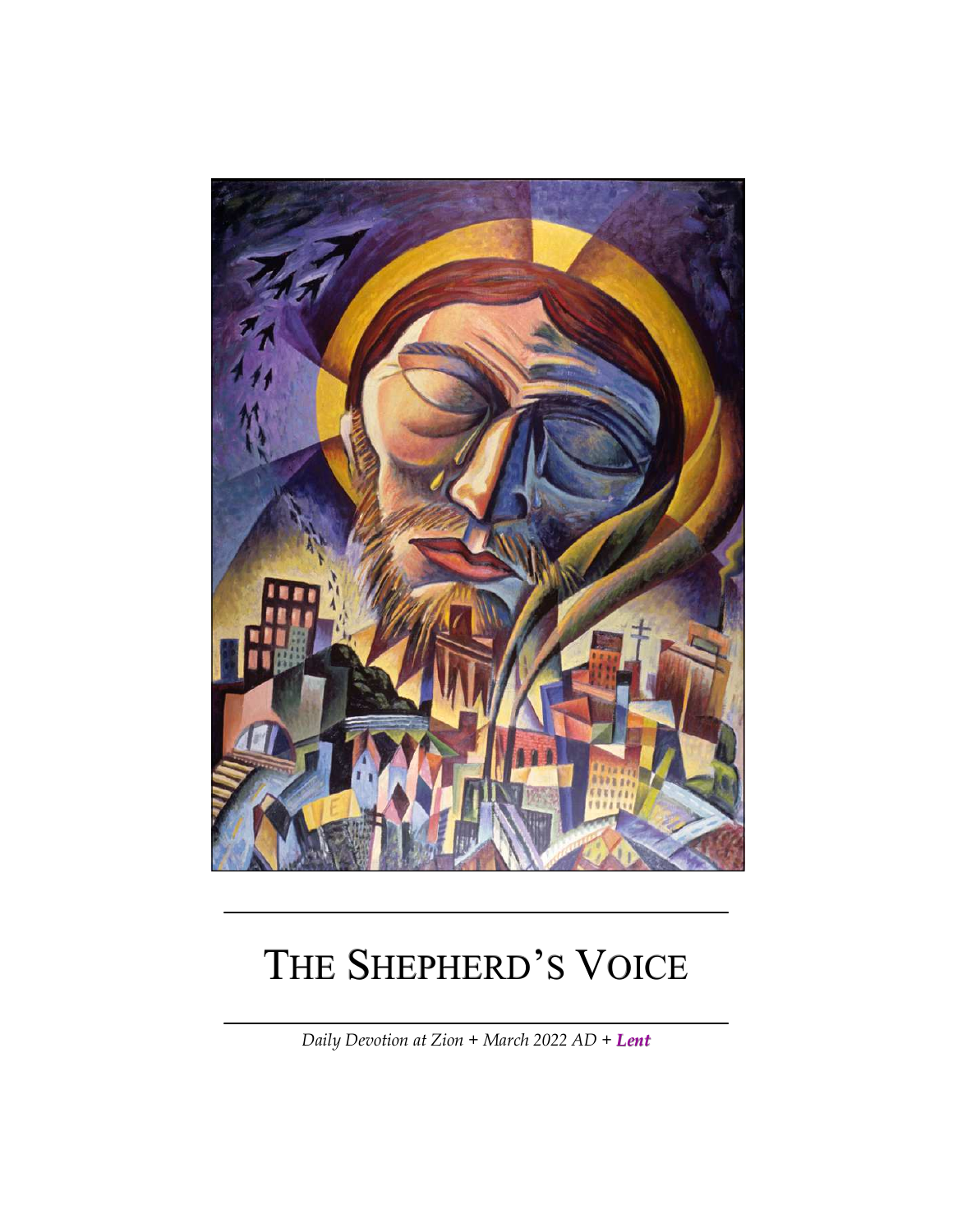#### **Lamentation**

Jesus wept over Jerusalem. The women wept over Jesus. Centuries earlier, the holy prophet Jeremiah wrote a whole book of sorrows, recording his grief at the destruction of God's city. Weeping, sorrow, and grief, all of which can fall under the word *lamentation*, are a frequent experience of the human soul, and this lamentation has a place in Christian devotion.

The Lord Himself even calls us to it:

"Yet even now," declares the LORD, "return to me with all your heart, with fasting, with weeping, and with mourning . . . Return to the LORD your God, for he is gracious and merciful . . . (Joel 2:12-13)

Lamentation expresses our faith: we trust God to be near us in our grief, ready to listen. We even believe He will deliver us from the sorrow of our sins. Lamentation is different from despair (though even despair cannot separate us from God): lamentation is the act of taking our sorrow to God in prayer.

What sorrows may you take to God this Lent? How will you grieve your sin? How will you give Him your despair? Consider these psalms of lament to help you: Psalm 6, 13, 38, 86, and 130. You might read Jeremiah's book of *Lamentations*, too. However you bring your lament to God, know that He hears you with a fatherly and merciful love.

#### **About the Cover Art**

*Does this face of Christ, marked with tears, hover above the city, or does it rise up from within it? Notice how He seems almost to rest His head upon the factory's exhaust—even its pollution does not turn Him away—and how the buildings' sharp and straight lines contrast with the softer curves of His eyes and skin. Christ both bears the burdens of mankind, and He is the balm for it. He feels its anguish, and just for that reason, He sympathizes with it and helps. This painting, entitle "Man of Sorrows," was made by James B. Jangknegt in 1990 A.D.*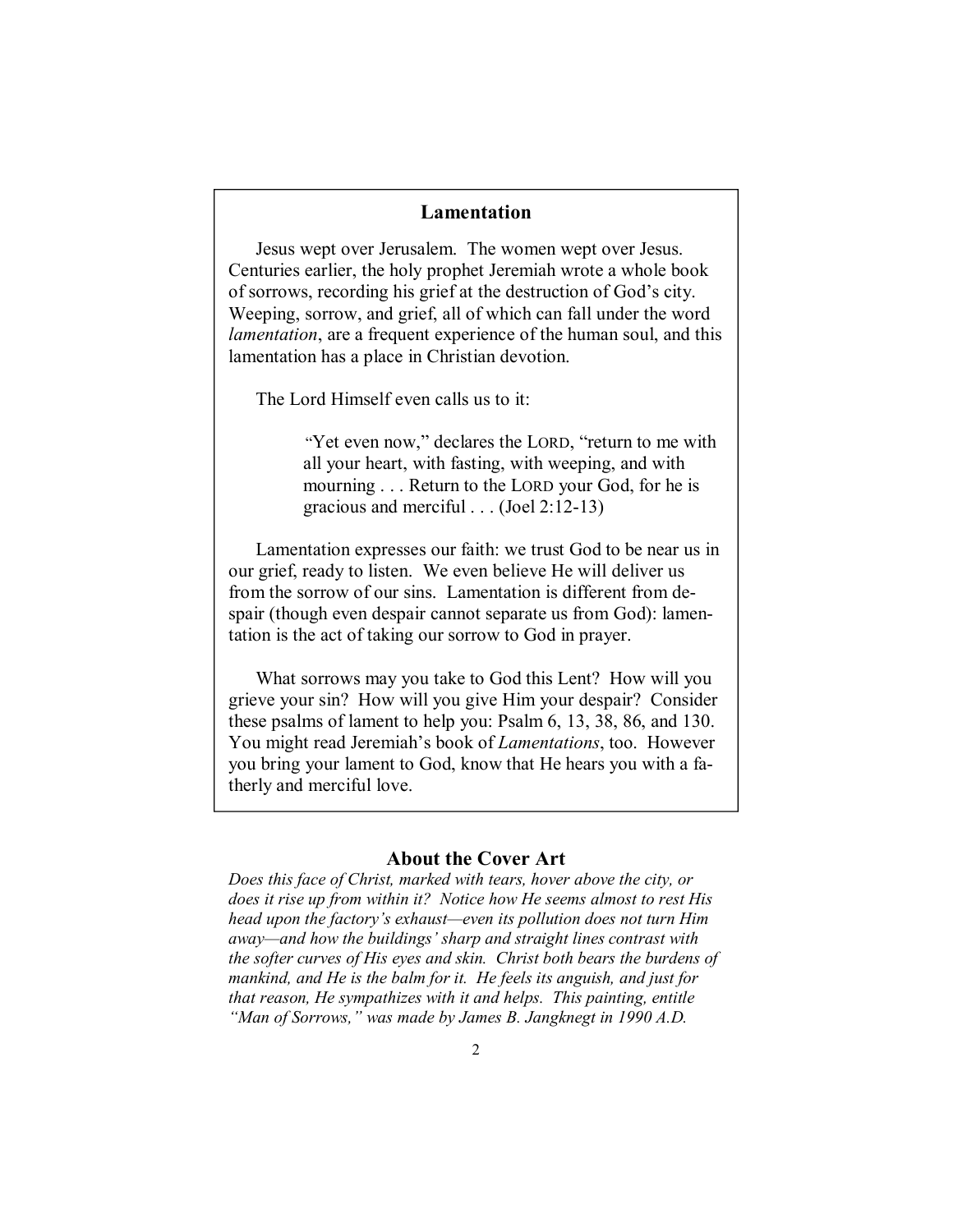## **Daily Readings for the Week of Lent 1 (March 6)**

- **S** Daniel 9:3-10 Hebrews 2:10-18 John 12:44-50
- **M** Genesis 37:1-11 1 Corinthians 1:1-19 Mark 1:1-13
- **T** Genesis 37:12-24 1 Corinthians 1:20-31 Mark 1:14-28
- **W** Genesis 37:25-36 1 Corinthians 2:1-13 Mark 1:29-45
- **Th** Genesis 39:1-23 1 Corinthians 2:14— 3:15 Mark 2:1-12
- **F** Genesis 40:1-23 1 Corinthians 3:16-23 Mark 2:13-22
- **Sa** Genesis 41:1-13 1 Corinthians 4:1-7 Mark 2:23—3:6

*These readings correspond to pages 833– 863 in Volume III of For All the Saints.* 

## **Daily Readings for the Week of Lent 2 (March 13)**

- **S** Genesis 41:14-45 Romans 6:3-14 John 5:19-24
- **M** Genesis 41:46-57 1 Corinthians 4:8-21 Mark 3:7-19a
- **T** Genesis 42:1-17 1 Corinthians 5:1-8 Mark 3:19b-35
- **W** Genesis 42:18-28 1 Corinthians 5:9—6:11 Mark 4:1-20
- **Th** Genesis 42:29-38 1 Corinthians 6:12-20 Mark 4:21-34
- **F** Genesis 43:1-15 1 Corinthians 7:1-9 Mark 4:35-41
- **Sa** Genesis 43:16-34 1 Corinthians 7:10-24 Mark 5:1-20

*These readings correspond to pages 864—894 in Volume III of For All the Saints.*